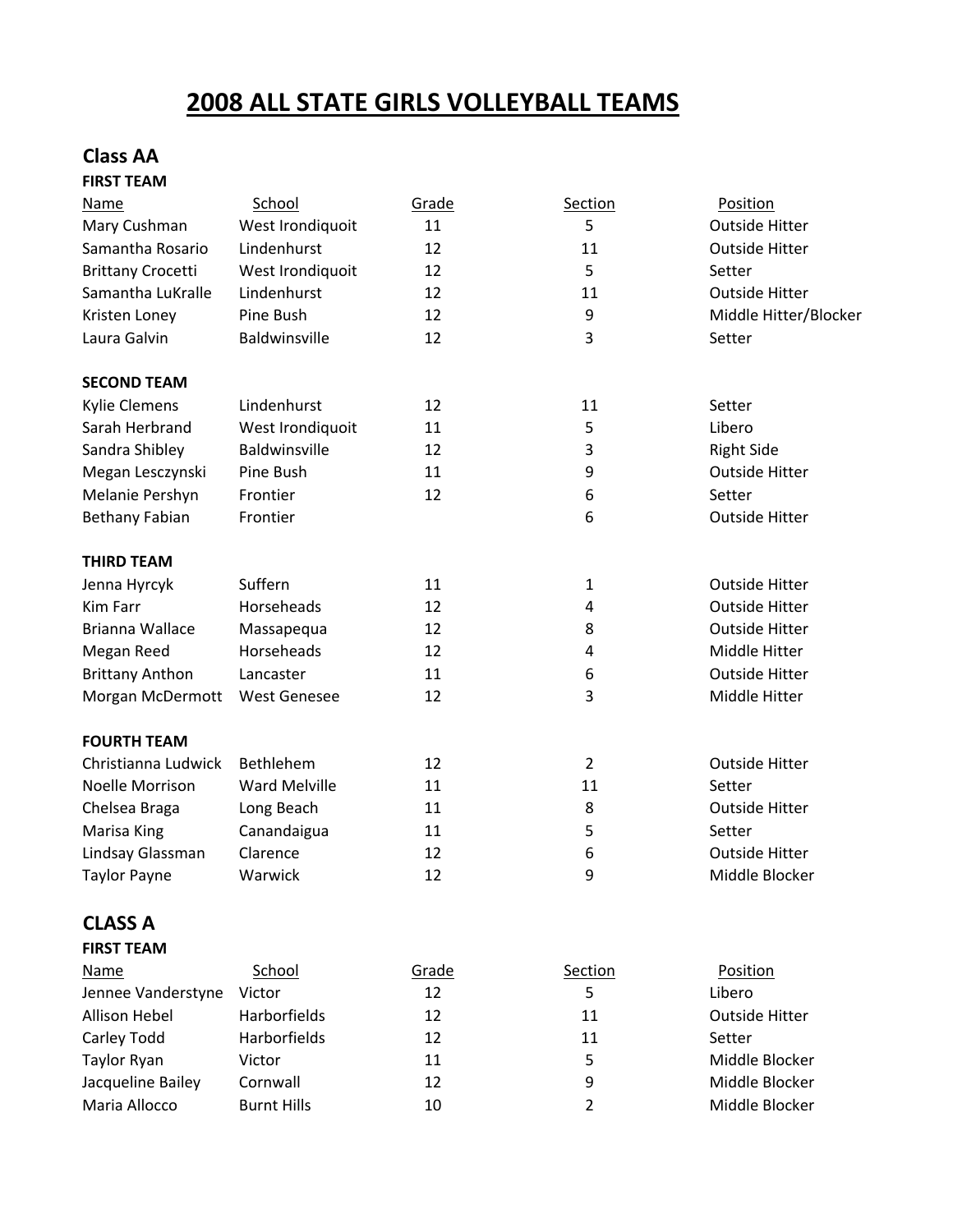| <b>SECOND TEAM</b>   |                     |    |                |                       |
|----------------------|---------------------|----|----------------|-----------------------|
| Sam Testa            | Victor              | 12 | 5              | Setter                |
| Kristen Inocco       | <b>Harborfields</b> | 12 | 11             | Setter                |
| Laura Falkowitz      | <b>Burnt Hills</b>  | 12 | 2              | Libero                |
| Alexandra Gagliano   | Cornwall            | 11 | 9              | Middle Blocker        |
| Samantha Palka       | Starpoint           | 12 | 6              | <b>Outside Hitter</b> |
| Nora Regova          | Fox Lane            | 12 | 1              | <b>Outside Hitter</b> |
| <b>THIRD TEAM</b>    |                     |    |                |                       |
| Sarah Danelli        | Vestal              | 12 | 4              | Libero                |
| Elana King           | Bellmore/Kennedy    | 12 | 8              | Setter                |
| Shannon Jones        | Troy                |    | $\overline{2}$ | Middle Blocker        |
| Liz Fennell          | Elmira Free Academy | 12 | 4              | Middle Blocker        |
| Sydney Palka         | Starpoint           | 11 | 6              | Setter                |
| <b>Kelsey Maving</b> | <b>Sweet Home</b>   | 12 | 6              | <b>Right Side</b>     |
| <b>FOURTH TEAM</b>   |                     |    |                |                       |
| Kaja Schirmer        | Pitt-Sutherland     | 11 | 5              | <b>Outside Hitter</b> |
| Kiersten Ellefson    | Goshen              | 12 | 9              | <b>Outside Hitter</b> |
| Emily Skehan         | Wantagh             | 12 | 8              | Setter                |
| Alex Murdough        | Southside           | 12 | 4              | Middle Blocker        |
| Stephanie Bauman     | Bellmore/Kennedy    | 12 | 8              | Middle Blocker        |
| Kelley Kostuk        | Eastport            | 12 | 11             | <b>Outside Hitter</b> |

#### **Class B**

| <b>Name</b>          | School                 | Grade | <b>Section</b> | Position              |
|----------------------|------------------------|-------|----------------|-----------------------|
| <b>FIRST TEAM</b>    |                        |       |                |                       |
| <b>Heather Henry</b> | Eden                   | 12    | 6              | Middle Blocker        |
| Kami Nethersole      | <b>Hendrick Hudson</b> | 12    | 1              | <b>Outside Hitter</b> |
| Ragin Jackson        | <b>Hendrick Hudson</b> | 12    | 1              | Middle Blocker        |
| <b>Stacey Smith</b>  | Eden                   | 11    | 6              | Middle Blocker        |
| Jaclyn McKenna       | John Glenn             | 12    | 11             | Middle Blocker        |
| Jackie Tamburi       | <b>Hendrick Hudson</b> | 10    | 1              | Setter                |
| <b>SECOND TEAM</b>   |                        |       |                |                       |
| Heather Feldman      | Eden                   | 10    | 6              | Setter                |
| Katie Eschner        | Eden                   | 11    | 6              | Middle Blocker        |
| Katie Feldman        | John Glenn             | 12    | 11             | <b>Outside Hitter</b> |
| Kerrin Beorich       | Seaford                | 12    | 8              | Middle Blocker        |
| Abbie Gilbert        | <b>Newark</b>          | 11    | 5              | Libero                |
| Angel Brown          | Ravena                 | 12    | 2              | <b>Right Side</b>     |
| <b>THIRD TEAM</b>    |                        |       |                |                       |
| Megan Turner         | Wayne                  | 12    | 5              | <b>Outside Hitter</b> |
| Deanna Miller        | Seaford                | 12    | 8              | Middle Blocker        |
| Kira Lauer           | Newark                 | 12    | 5              | Setter                |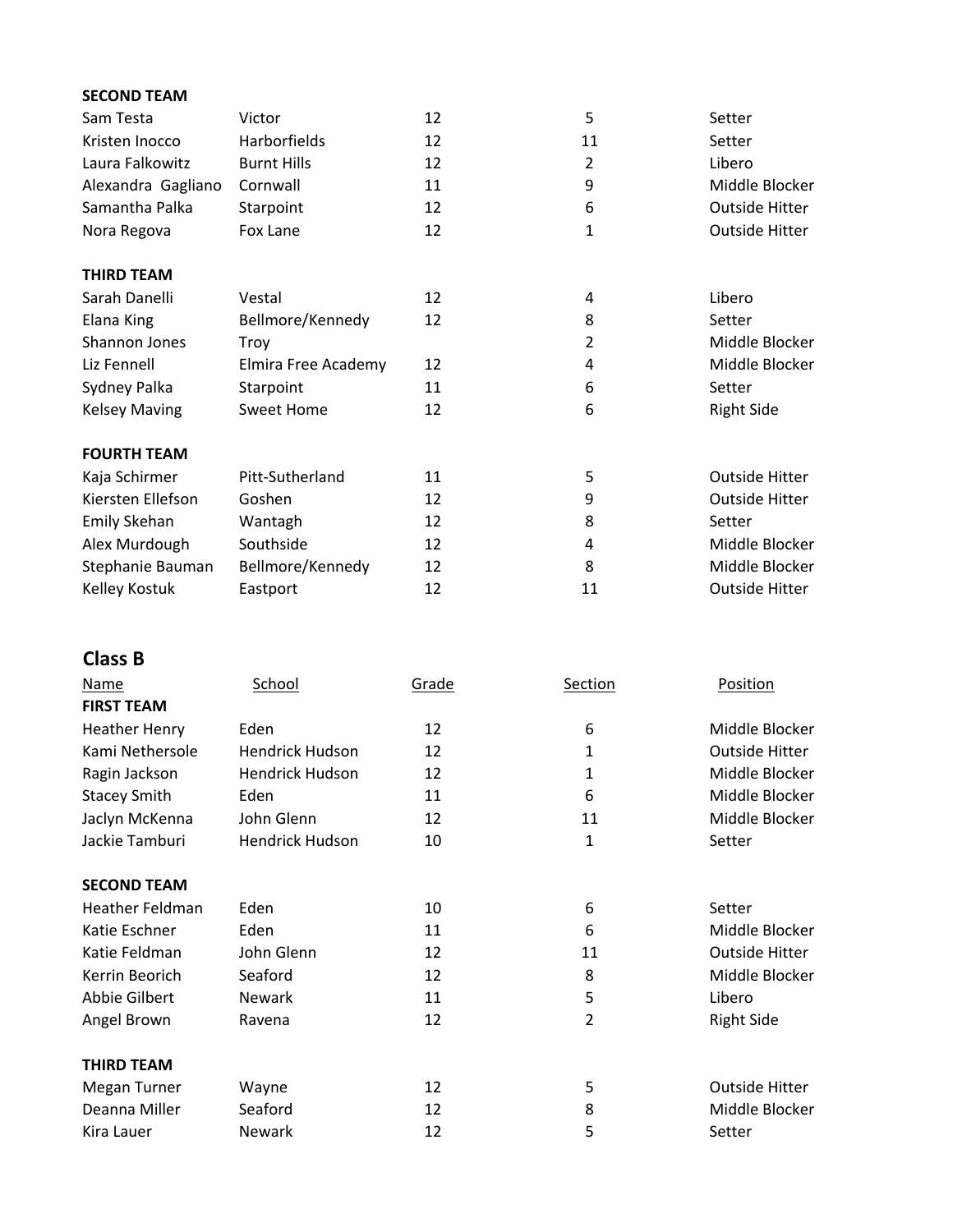| Kelly Lavendar             | Owego            | 12 | 4  | <b>Outside Hitter</b> |
|----------------------------|------------------|----|----|-----------------------|
| <b>Berverly Stewart</b>    | Palmyra-Maroclen | 11 | 5  | Setter                |
| Anne Feldman               | John Glenn       | 12 | 11 | Setter                |
|                            |                  |    |    |                       |
| <b>FOURTH TEAM</b>         |                  |    |    |                       |
| Danielle McCutcheon Dryden |                  | 12 | 4  | Outside Hitter        |
| Becca Horton               | Owego            | 12 | 4  | Setter                |
|                            |                  |    | 11 |                       |
| Katie McNenny              | Pelham           |    | 1  | <b>Outside Hitter</b> |
| Kristen Glenclening        | O'Neill          | 12 | 9  | <b>Outside Hitter</b> |
| Lexi Pickel                | Spackenkill      | 12 | 9  | <b>Outside Hitter</b> |
|                            |                  |    |    |                       |

# **Class C**

| Name                    | School                | Grade | <b>Section</b> | Position              |
|-------------------------|-----------------------|-------|----------------|-----------------------|
| <b>FIRST TEAM</b>       |                       |       |                |                       |
| <b>Ashley Abrams</b>    | Salamanca             | 12    | 6              | <b>Outside Hitter</b> |
| Katie Auge              | Salamanca             | 12    | 6              | <b>Outside Hitter</b> |
| Michelle Klimas         | Westlake              | 12    | $\mathbf{1}$   | <b>Outside Hitter</b> |
| Nicole Petrillo         | Westlake              | 11    | $\mathbf{1}$   | Setter                |
| Jalisa Barnes           | East Rockaway         | 11    | 8              | Outside Hitter        |
| <b>Brittany Jones</b>   | Lake George           | 12    | $\overline{2}$ | Setter                |
| <b>SECOND TEAM</b>      |                       |       |                |                       |
| Chrissy Feil            | East Rockaway         | 12    | 8              | Middle Blocker        |
| <b>Brittany Haines</b>  | Salamanca             | 12    | 6              | Setter                |
| Jackie Nannariello      | Westlake              | 12    | $\mathbf{1}$   | Setter                |
| Shelby Jenkins          | Lake George           | 12    | $\overline{2}$ | <b>Outside Hitter</b> |
| Hannah Dolan            | Nazareth              | 10    | 5              | Setter                |
| <b>Kelly Miskill</b>    | Trumansburg           | 12    | 4              | Libero                |
| <b>THIRD TEAM</b>       |                       |       |                |                       |
| Lacey Blocker           | Randolph              | 12    | 6              | <b>Outside Hitter</b> |
| Jhenna King             | Ogdensburg Free Acad. | 11    | 10             | Outside Hitter        |
| <b>Sherrill McClean</b> | <b>City Honors</b>    | 12    | 6              | Middle Blocker        |
| Janette Vanstrum        | Falconer              | 12    | 6              |                       |
| <b>Megan Morrell</b>    | Nazareth              | 11    | 5              | <b>Outside Hitter</b> |
| Olivia Frazier          | Millbrook             | 12    | 9              | Middle Blocker        |
| <b>FOURTH TEAM</b>      |                       |       |                |                       |
| Natalie Southard        | <b>City Honors</b>    | 10    | 6              | Middle Blocker        |
| Ashley Scrinzi          | Roy Hart              | 12    | 6              | <b>Outside Hitter</b> |
| <b>Mary Cocking</b>     | Byron-Bergen          | 12    | 5              | <b>Outside Hitter</b> |
| Ann Manis               | Croton                | 12    | 9              | Middle Blocker        |
| <b>Emily Braggins</b>   | Rhinebeck             | 12    | 9              | <b>Outside Hitter</b> |
| Abigail Shoen           | Madrid Washington     | 12    | 10             | <b>Outside Hitter</b> |